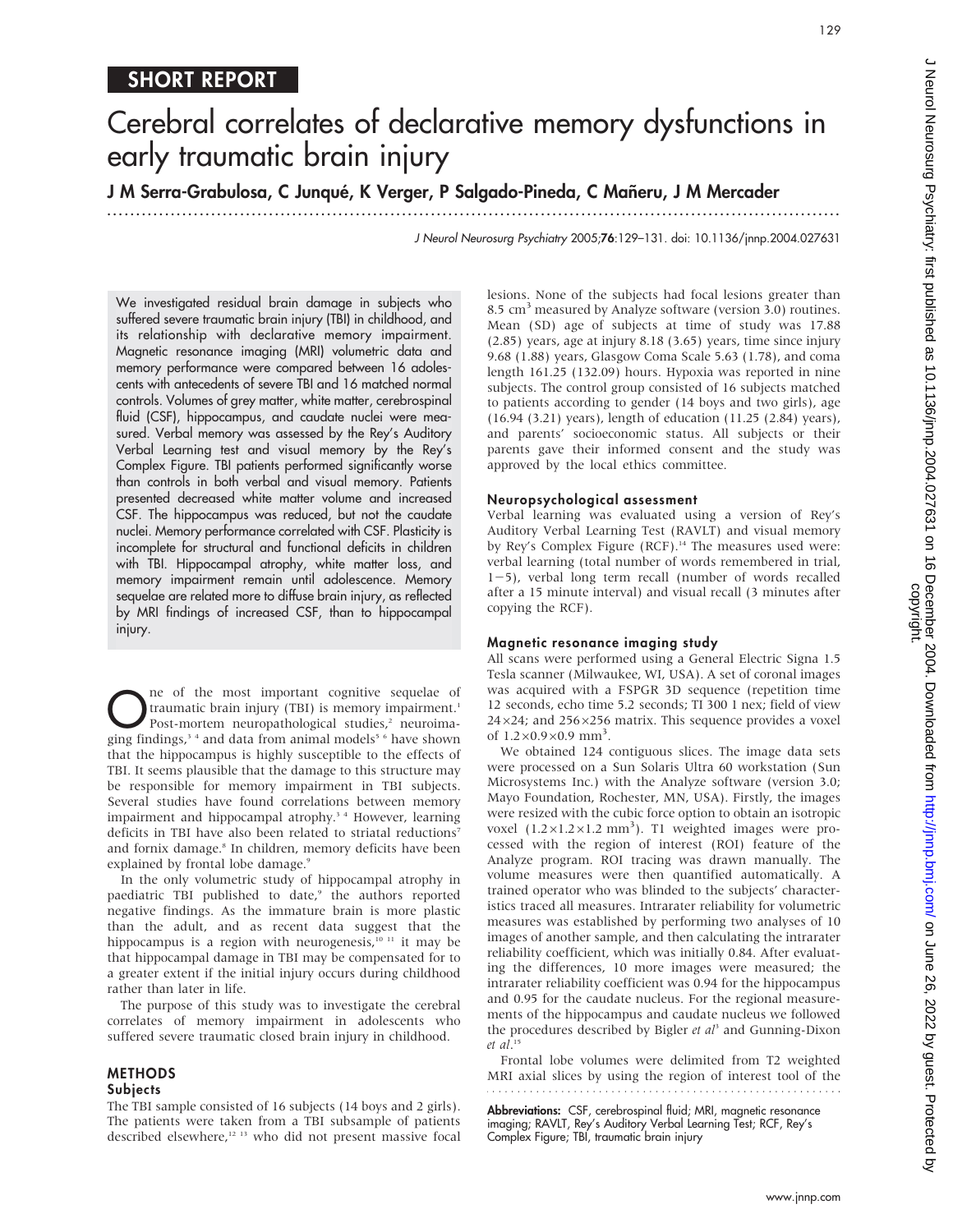MRIcro software (Nottingham, UK), creating an individual frontal mask, which was applied to the images. The basal portion of the lateral fissure delimited inferior-posterior boundaries of the frontal lobes. The presence of the basal ganglia or the frontal horn of the lateral ventricles defined medial surface. Normalised frontal brain images were then automatically segmented into separate images representing probability maps for frontal grey matter, white matter, and CSF using the combined pixel intensity and a priori knowledge approach integrated in the SPM99 software (Wellcome Department of Cognitive Neurology, University College, London, UK), and supplemented by the ''lots of inhomogeneity corrections'' option. We used an automatic MatLab routine to obtain volumetric measurements of the three frontal tissue compartments mentioned above. Regional brain volumes were corrected for brain size following the covariance estimate method proposed by Jack et al and Free et  $al.^{16}$  17 Finally, the intracranial volume was obtained using the automatic image processing approach integrated in SPM99. We used an automatic MatLab routine to obtain volumetric measurements of the aforementioned three tissue compartments. Total brain measures were obtained by adding the values obtained from white matter, grey matter, and CSF values. The automatic segmentation process used in the present report comprises the whole brain including the cerebellum and the brainstem.

#### RESULTS

As all the neuropsychological and MRI variables were normally distributed, we used parametric test: two tailed t test for groups comparisons and Pearson's test for correlation analysis. Bonferroni correction for multiple comparisons was not applied because the exploratory nature of the study and the reduced sample size examined.

TBI subjects performed worse than controls in both visual and verbal learning. We observed a bilateral hippocampal reduction in TBI subjects (fig 1) but not in the caudate nucleus. Moreover, TBI subjects had global brain white matter volume atrophy and frontal white matter atrophy. We also observed CSF volume increase (see table).

Correlation analysis showed that verbal long term recall significantly correlated with CSF ( $r = -0.54$ ;  $p = 0.029$ ). The hippocampal volume tended to correlate with visual and verbal long term recall ( $r = 0.45$ ,  $p = 0.07$ ;  $r = 0.43$ ,  $p = 0.097$ , respectively). Control subjects did not show any significant correlation.

#### DISCUSSION

The purpose of our study was to evaluate the long term brain damage of childhood TBI and the relationship of its effects



Figure 1 Right (RH) and left (LH) hippocampal volumes for each subject. Black vertical bars indicate volume means (SE). CTL, control subjects; TBI, traumatic brain injury subjects.

with declarative memory outcome. Our results showed that TBI subjects had clear hippocampal atrophy but that the caudate nuclei remained intact. We also obtained significant between group differences in measures of global subcortical atrophy such as CSF and white matter, and also in frontal white matter.

To our knowledge, this is the first study that demonstrates the persistence of hippocampal atrophy in children with TBI. Previously, Di Stefano et al<sup>9</sup> had not shown differences in hippocampal volume between 25 children with severe TBI and 25 with mild TBI. The discrepancies in these results may be due to differences in the age at injury, time since injury, methods for MRI measurements, or characteristics of the control group. However, the presence of hippocampal atrophy on MRI in our study is in agreement with previous neuropathological findings in children with fatal TBI<sup>2 18</sup> and the findings of adults with TBI.<sup>34</sup>

Interestingly, despite plasticity mechanisms such as maturation of hippocampal formation from childhood to adulthood,<sup>19</sup> and hippocampal neurogenesis and glial proliferation,<sup>10 11</sup> our sample showed clear hippocampal atrophy after long term evolution from TBI. These results indicate that plasticity does not completely compensate for hippocampal neuronal loss in severe TBI.

As in previous investigations in both children and adults we found white matter volume decrease,<sup>8 21</sup> CSF increase,<sup>8 20</sup> hippocampal atrophy,<sup>34</sup> and no differences in caudate nucleus size.7 Our results corroborate previous findings that the hippocampus is more sensitive to TBI effects than the striatum.

In the neuropsychological assessment, we also observed persistent memory impairment, a finding that challenges previous reports of the reversibility of cognitive impairment in children.12 13 20 22 In the correlation analysis performed to identify the MRI parameter related to this deficit, the only

| Table 1 Neuropsychological and volumetric (mm <sup>3</sup> ) measures in control and TBI subjects |                        |                        |         |         |
|---------------------------------------------------------------------------------------------------|------------------------|------------------------|---------|---------|
|                                                                                                   | Control, mean (SD)     | TBI, mean (SD)         | t       | P value |
| Memory                                                                                            |                        |                        |         |         |
| Visual long term recall                                                                           | 24.31 (4.00)           | 19.66 (5.92)           | $-2.60$ | 0.014   |
| Verbal learning                                                                                   | 56.25 (5.71)           | 40.81 (9.03)           | $-5.77$ | < 0.001 |
| Verbal long term recall                                                                           | 12.94 (1.81)           | 8.31(2.80)             | $-5.55$ | < 0.001 |
| Volumetric measures                                                                               |                        |                        |         |         |
| Left hippocampus                                                                                  | 3259.08 (302.05)       | 2728.75 (437.37)       | $-3.99$ | < 0.001 |
| Right hippocampus                                                                                 | 3504.19 (283.11)       | 3005.43 (441.42)       | $-3.80$ | 0.001   |
| Left caudate nucleus                                                                              | 3922.43 (489.32)       | 3989.52 (576.21)       | 0.35    | 0.725   |
| Right caudate nucleus                                                                             | 3971.99 (490.08)       | 4076.62 (763.24)       | 0.46    | 0.648   |
| White matter                                                                                      | 375 271.02 (17 952.47) | 351 823.08 (19 006.44) | $-3.58$ | 0.001   |
| Grey matter                                                                                       | 487 612.76 (26 266.89) | 493 991.11 (22 253.52) | 0.741   | 0.464   |
| <b>CSF</b>                                                                                        | 137 116.22 (14 341.88) | 154 185.81 (15 938.10) | 3.18    | 0.003   |
| Frontal white matter                                                                              | 128 686.70 (4945.28)   | 121 870.21 (5736.44)   | $-3.60$ | 0.001   |
| Frontal grey matter                                                                               | 149 049.56 (9472.24)   | 150 108.92 (8100.71)   | 0.34    | 0.736   |
| Frontal CSF                                                                                       | 47 378.83 (7246.01)    | 49 605.89 (7290.31)    | 0.86    | 0.393   |
| CSF, cerebrospinal fluid                                                                          |                        |                        |         |         |